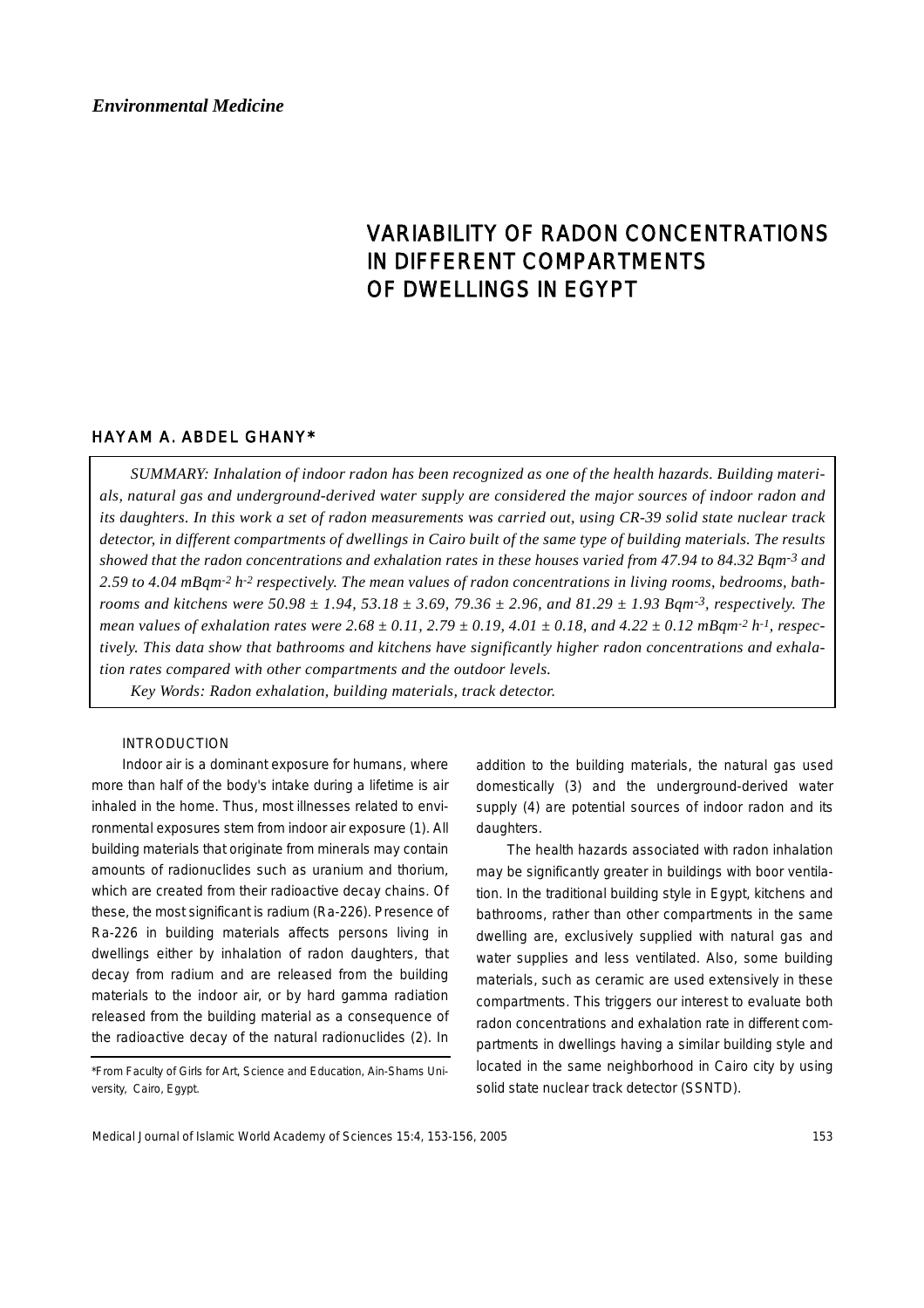

Figure 1: Radon concentrations (A) and exhalation rates (B) in different compartments.

#### MATERIALS AND METHODS

This study includes indoor radon measurements in different compartments (living room, bedroom, bathroom and kitchen) of 6 houses. All apartments investigated are located in the same floor number (4th floor) in apartment complexes constructed, simultaneously and located in the same district at Cairo city. Also, all apartments have the same architectural design and finishing style, where both the bathrooms and kitchens walls are covered with different brands of ceramic, whereas walls of bedrooms and living rooms are painted with regular painting materials and polyvinyl chloride (PVC) floors. The CR-39 nuclear track detector (TAS-TRATM, manufactured by Track Analysis Systems Ltd. HH Wills Physics laboratory. Birstol, BS8 ITL) was used in this work. The detector was fragmented into squares (1X1 cm), lightly cleaned with absolute alcohol and then mounted in cans as previously described (5). Ninety CR-39-containing cans were used in triplets. Five sets (15 cans) were placed in the living room, bedroom, kitchen, bathroom and the balcony (as an outdoor control) of each house. After one month exposure, cans were collected, detectors were removed and then etched in 6.25N NaOH solution at 70ºC for 3 hours. The track density was determined microscopically. To determine radon concentration, the number of tracks (N), exposure time (t), the background  $(N_B)$ , area of view (S), calibration factor  $k = 0.18 \alpha$ -tracks cm<sup>-2</sup> d<sup>-1</sup> per Bqm<sup>-3</sup> of radon and number of fields (M) have been applied to equation number 1 (6). The exhalation rate (E) was computed as previously described (5,7), where radon concentration (C) in Bqm<sup>-3</sup>, effective volume of the can V in  $m^3$ ,  $\lambda$  the decay constant for radon in  $h^{-1}$ , exposure time (T) in hr and area of the can in  $m<sup>2</sup>$  were applied to equation number 2.

$$
C = \frac{N - N_B}{k S t M}
$$
 (1)  

$$
E = \frac{CV \lambda}{A \left[ T + \frac{1}{\lambda} \left( e^{-\lambda T} - 1 \right) \right]}
$$
 (2)

The annual effective dose equivalent is computed from the integrated radon concentration using the following formula:

$$
D = \frac{\left(R \times 0.4 \times 3.88 \text{ mSv WL}_M^1 \times 7000 \text{ h}\right)}{\left(3700 \text{ Bq m}^{-3} \times 170 \text{ h}\right)}
$$

Where, D is the annual effective dose equivalent in mSvy-1. R is the integrated radon concentration in Bqm-3. 0.4 is the equilibrium factor. 3.88 mSv WLM-1 is the ICRP conversion factor.

The other factor to be accounted for is the house occupancy factor (8).

154 Medical Journal of Islamic World Academy of Sciences 15:4, 153-156, 2005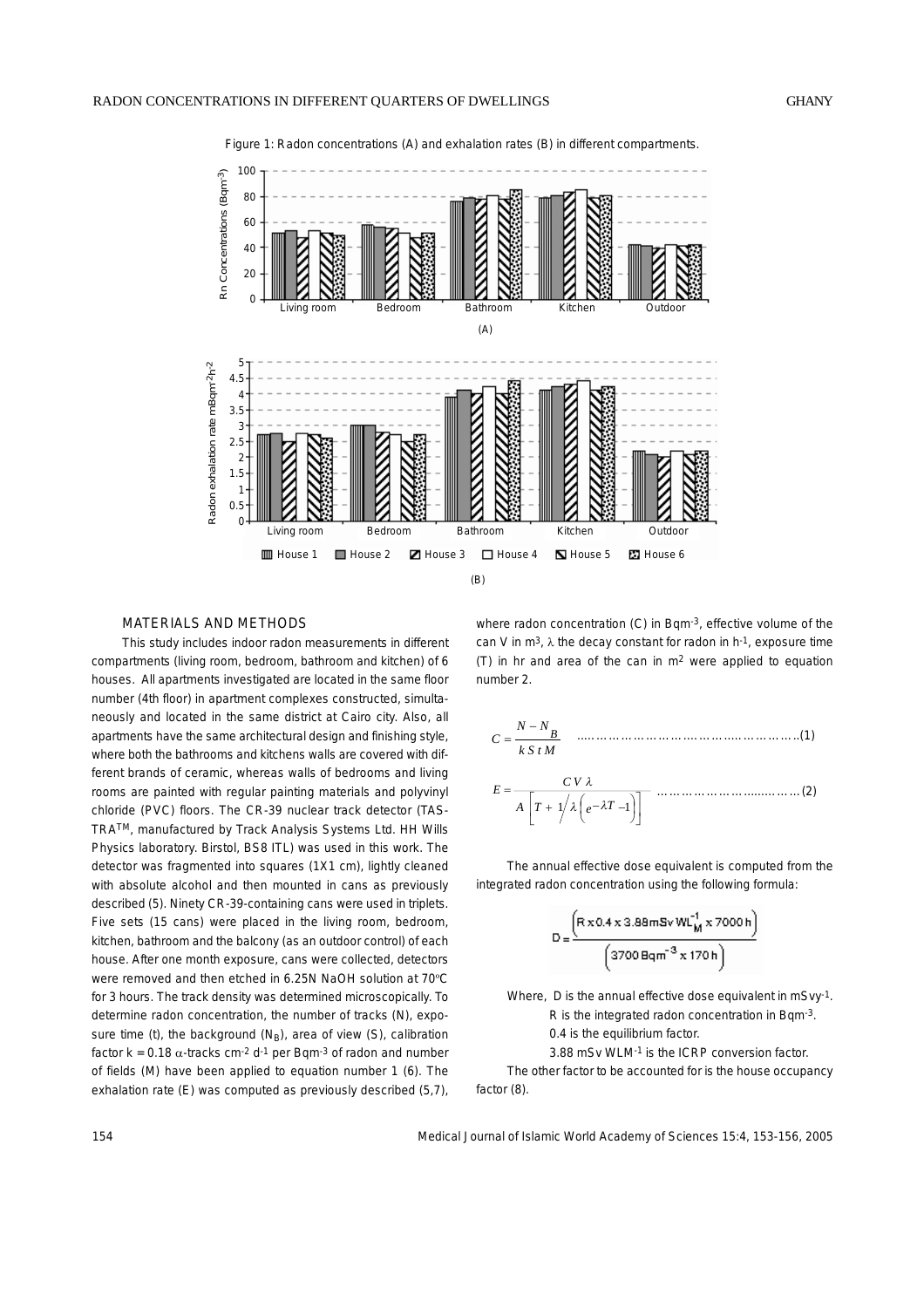Figure 2: The mean values of radon concentrations (A) and exhalation rates (B) in different compartments (p<0.05 considered significant).



## RESULTS AND DISCUSSION

According to the assessment made by the UNSCEAR-2000, radon and its progeny on average accounts for about half of all human exposure to radiation from natural sources (9). The inhaled radon progeny pass from lungs into the blood and body tissues and may indicate many types of soft tissue cancers such as lung cancer, kidney cancer and prostatic cancer as well as leukemia, melanoma and child cancers (10,11).

Building materials are a potential source of radon. Due to its hazardous effect on the health of man, many reports have investigated the indoor radon concentration (12). Considering the difference in the design and finishing materials used indoor, we thought to further investigate radon concentration in different compartments within the same apartments, particularly the ventilation and finishing building materials may vary from one compartment to another. Radon concentration was measured using triplets of CR-39-containing cans during Spring period. Figure 1 shows the values of radon concentrations and exhalation rates in different compartments (living room, bedroom, bathroom and kitchen) of 6 different apartments. The radon concentrations recorded range from 47.94 to 84.32 Bgm-3 (Figure 1a), whereas the exhalation rates range from 2.50 to 4.4 mBqm-2 h-1 (Figure 1b). A significant variability, in both radon concentrations and exhalation rates, were observed

among different compartments (p<0.0001). Compared to the outdoor values all indoor compartments showed a significantly higher radon concentration (p<0.0001) and exhalation rate. The mean values of radon concentrations in living rooms, bedrooms, bathrooms and kitchens were: 50.98±1.94, 53.18±3.69, 79.36±2.96, and 81.29±1.93, Bqm-3, respectively (Figure 2a). The mean values of exhalation rates were 2.68±0.11, 2.79±0.19, 4.01±0.18, and 4.22±0.12, mBqm-2 h-1, respectively (Figure 2b).

Also, the results indicate that radon concentrations in some compartments like kitchens and bathrooms, in all apartments we investigated, were significantly higher (p<0.0001) than the radon concentrations measured in living rooms and bedrooms, whereas no significant difference was observed between kitchens versus bathrooms (p=0.25) and bedrooms versus kitchens (p=0.21). Although kitchens and bathrooms are constructed mainly from the same skeletal building materials (concrete and cement blocks), the finishing materials used in such compartments, largely differ from that used in other locations within the same apartment. Ceramic, in particular is used extensively to replace the traditional painting materials, commonly used in living and bedrooms (12). Previous reports have indicated that ceramic is a potential source of radon, from where radon is mainly emerging from the decay of thorium and uranium in these materials (13). Another factor explain-